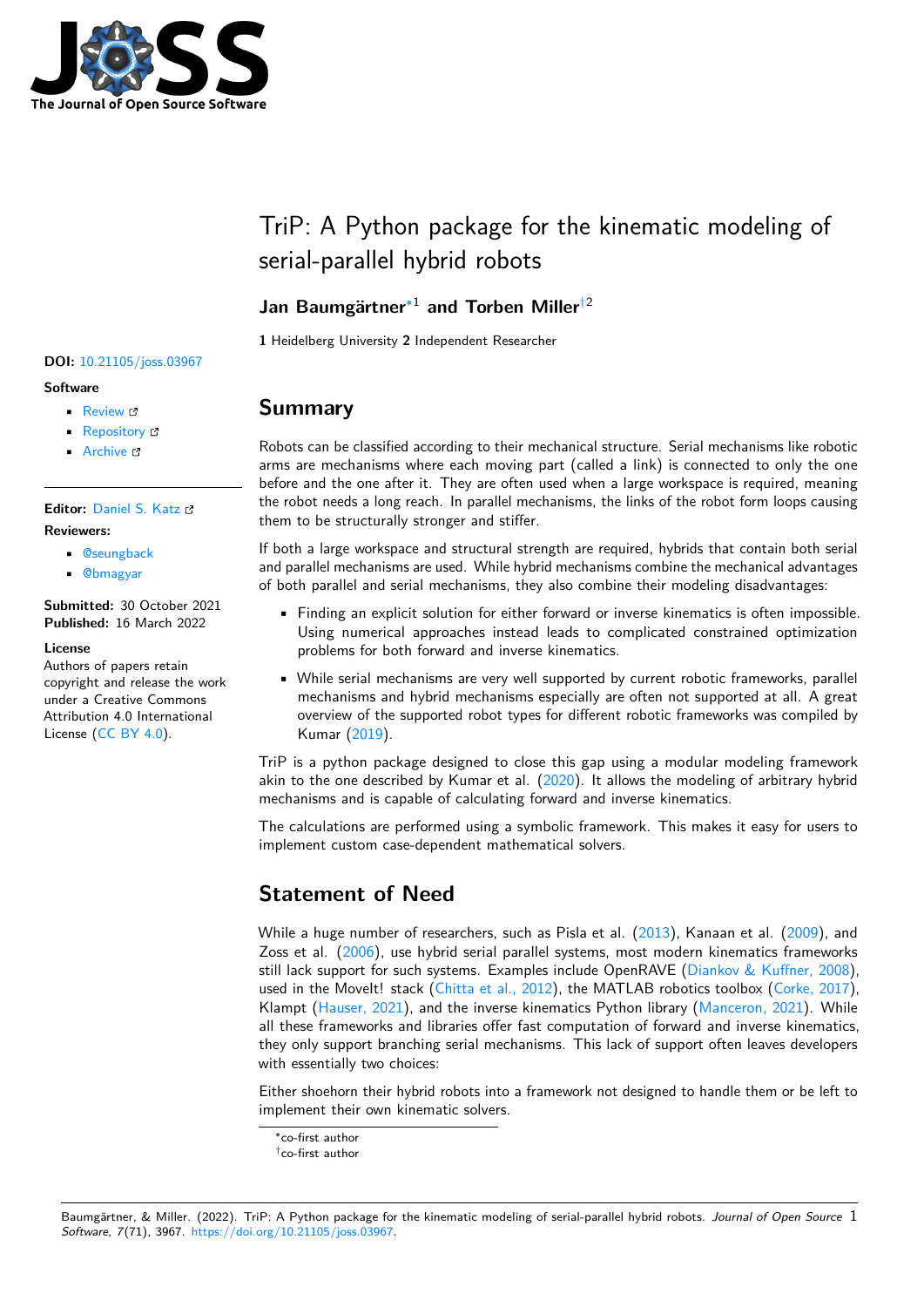

TriP is a lightweight and easy-to-use package for directly modeling hybrid mechanisms and calculating their kinematics. Although TriP is fast for a Python package, it is not built for robust hard-real time control applications. Instead, it is aimed at researchers and engineers who quickly want to build kinematic models to test their mechanical designs. For this reason it also exposes a interface to the nonlinear optimization and algorithmic differentiation tool CasADi [\(Andersson et al., 2019\)](#page-3-3). This allows researchers to investigate the kinematic properties of their robots, for example, by using CasADi to find singular configurations or to compute manipulability ellipsoides. Similar to MoveIt!, TriP also enables researchers to build their own inverse kinematic solvers.

# **Overview**

TriP models robots using its Robot class. A Robot object is made up of Transformation and KinematicGroup objects. The KinematicGroup objects are used to model parallel mechanisms while the Transformation objects model serial mechanisms. See Figure [1](#page-1-0) for reference, where the links of each robot are colored according to the KinematicGroup or Transformation it belongs to, while joints are either light green or orange, depending on whether they are actuated or not.

<span id="page-1-0"></span>

**Figure 1:** Different Hybrid Robot types and their object structure

Both KinematicGroups and Transformations can be connected to form branching mechanisms as indicated in Figure [1.](#page-1-0)

Transformation objects implement homogeneous coordinate transformations between coordinate frames. These can be either dynamic or static with dynamic transformations implementing joints. A few example joints can be seen in Figure [2.](#page-2-0)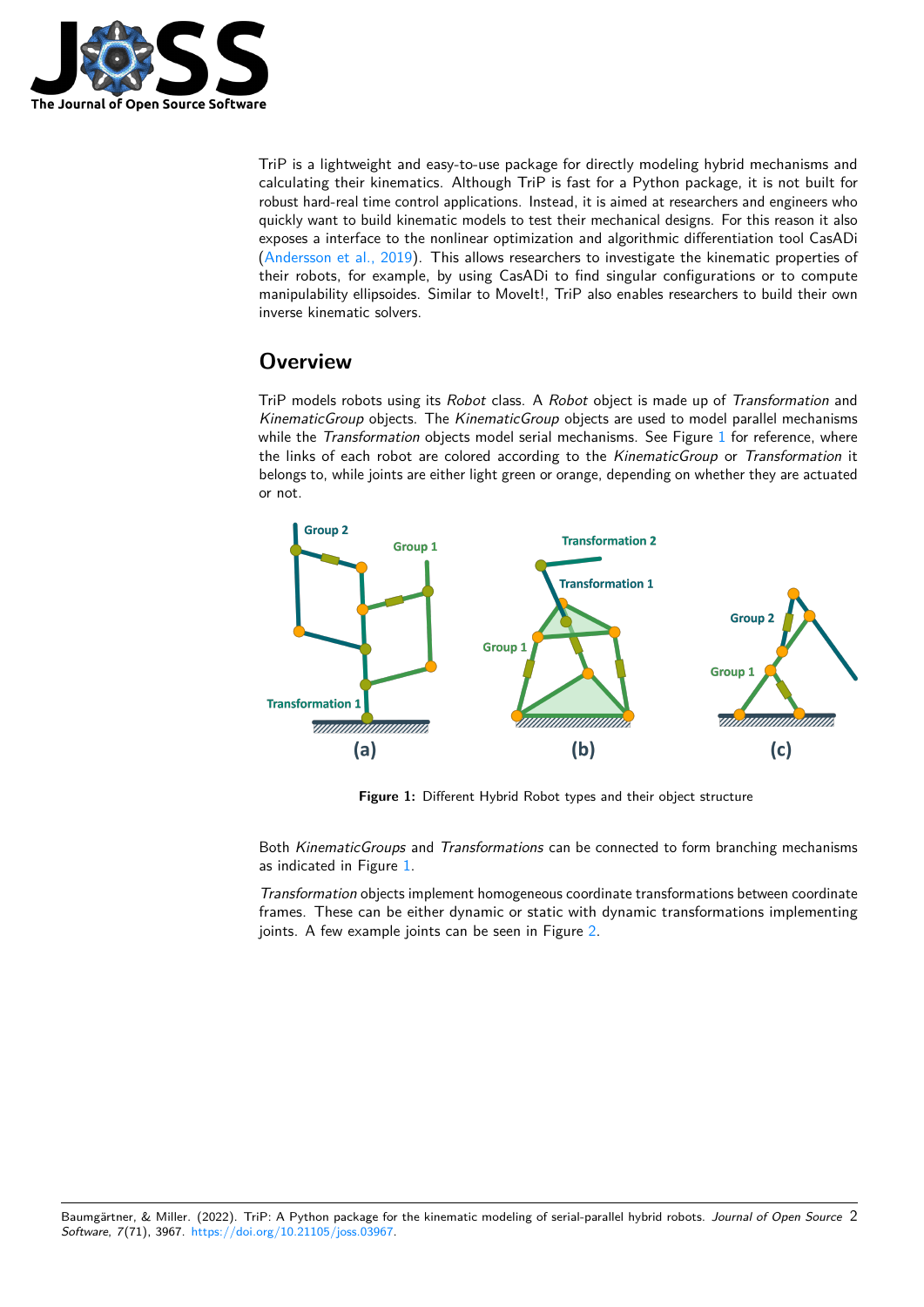

<span id="page-2-0"></span>

| Transformation(name = 'Revolute Joint',<br>values $= { 'rz': 0 }$ ,<br>state_variables = $['rz']$ )                                                 |
|-----------------------------------------------------------------------------------------------------------------------------------------------------|
| <b>Transformation(name</b><br>= 'Spherical Joint',<br>$= \{ 'rx': 0, 'ry': 0, 'rz': 0 \}, \}$<br>values<br>state_variables = $['rx', 'ry', 'rz'])$  |
| <b>Transformation(name</b><br>= 'Prismatic Joint',<br>$=$ { 'tz': 0},<br>values<br>state_variables = $['tz$ <sup>'</sup> ])                         |
| <b>Transformation(name</b><br>= 'Planar Slider Joint',<br>$= \{ 'tx': 0, 'ty': 0, 'rz': 0 \},$<br>values<br>state_variables = $['tx', 'ty', 'rz'])$ |

**Figure 2:** Sample Joints using the Transformation class

While all example joints use Euler angles in roll pitch yaw convention to describe rotation, quaternions are also supported.

KinematicGroups model parallel mechanisms using the abstraction approach described by Kumar et al. [\(2020\)](#page-4-2). This approach models a parallel manipulator as a virtual serial manipulator and a mapping that maps the virtual joint state to the true actuated joint state of the parallel manipulator.

An illustrative example of this model is an excavator with two hydraulic cylinders. Each cylinder is part of a parallel mechanism resulting in two KinematicGroups. Both can be seen in Figure [3,](#page-3-4) where one is green and the other one is blue.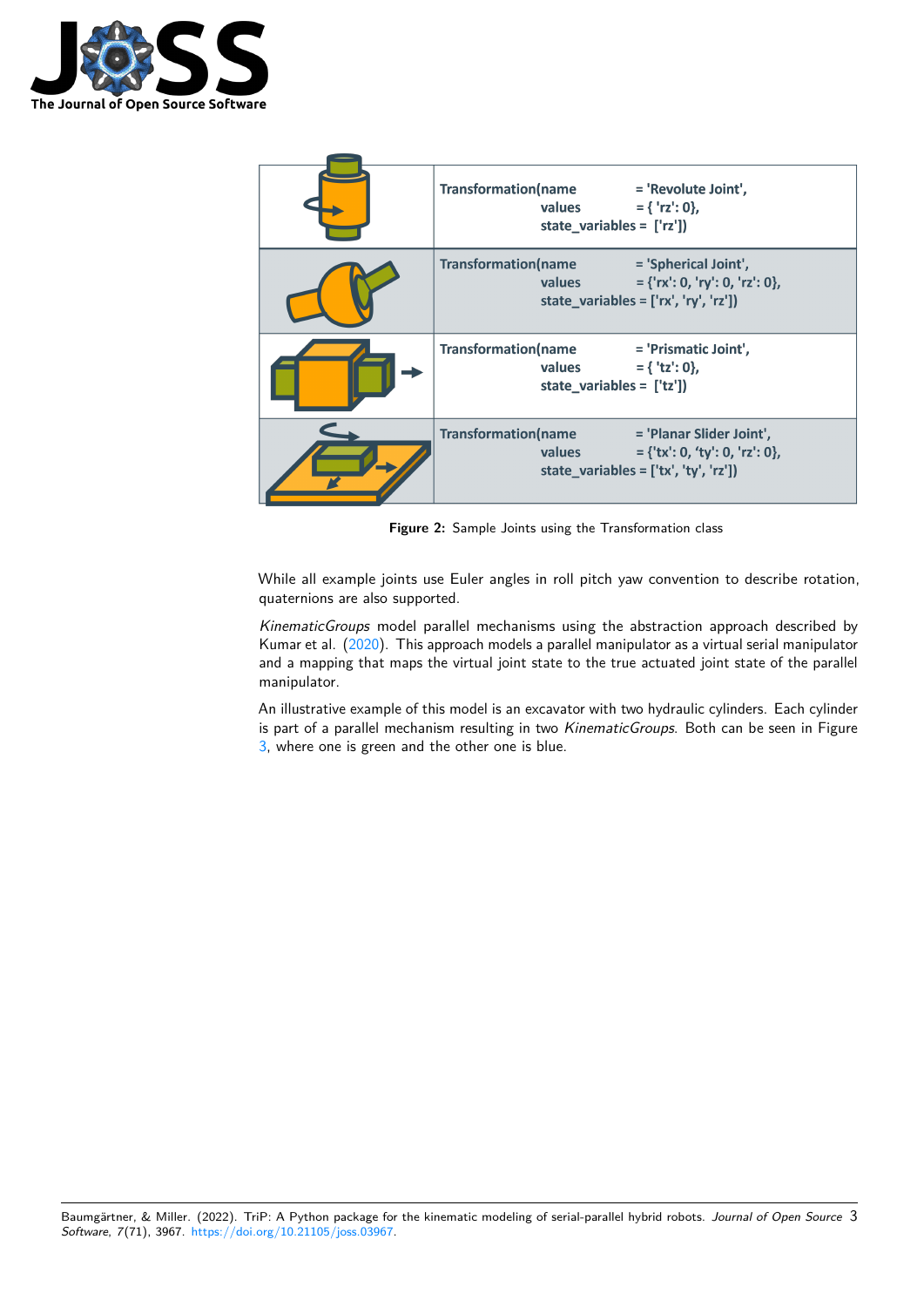

<span id="page-3-4"></span>

**Figure 3:** Excavator Arm build from two Groups (green and blue)

The abstraction approach models the excavator as a serial manipulator where the joints are directly actuated. Using two mappings to convert the state of the hydraulic cylinders to the state of the joints and vice versa, it is possible to calculate both forward and inverse kinematics. In this example, the mapping between cylinders and joints can be expressed using trigonometry. Since an explicit formulation of the mappings might not always be possible, TriP can also compute the mapping by solving the closure equation of the parallel manipulator.

TriP can generate symbolic representations of robots using CasADi [\(Andersson et al., 2019\)](#page-3-3). This symbolic representation can be used to set up a solver object that then solves the inverse kinematics. While the library already implements a simple inverse kinematics solver, the symbolic representation makes it easy to implement custom solvers.

All features of TriP are thoroughly documented with tutorials and examples to help people get started.

### **References**

- <span id="page-3-3"></span>Andersson, J. A. E., Gillis, J., Horn, G., Rawlings, J. B., & Diehl, M. (2019). CasADi – A software framework for nonlinear optimization and optimal control. Mathematical Programming Computation, 11(1), 1–36. <https://doi.org/10.1007/s12532-018-0139-4>
- <span id="page-3-1"></span>Chitta, S., Sucan, I., & Cousins, S. (2012). Moveit! [ROS topics]. IEEE Robotics & Automation Magazine, 19(1), 18–19. <https://doi.org/10.1109/MRA.2011.2181749>
- <span id="page-3-2"></span>Corke, P. I. (2017). Robotics, vision & control: Fundamental algorithms in MATLAB (Second). Springer.
- <span id="page-3-0"></span>Diankov, R., & Kuffner, J. J. (2008). OpenRAVE: A planning architecture for autonomous robotics.